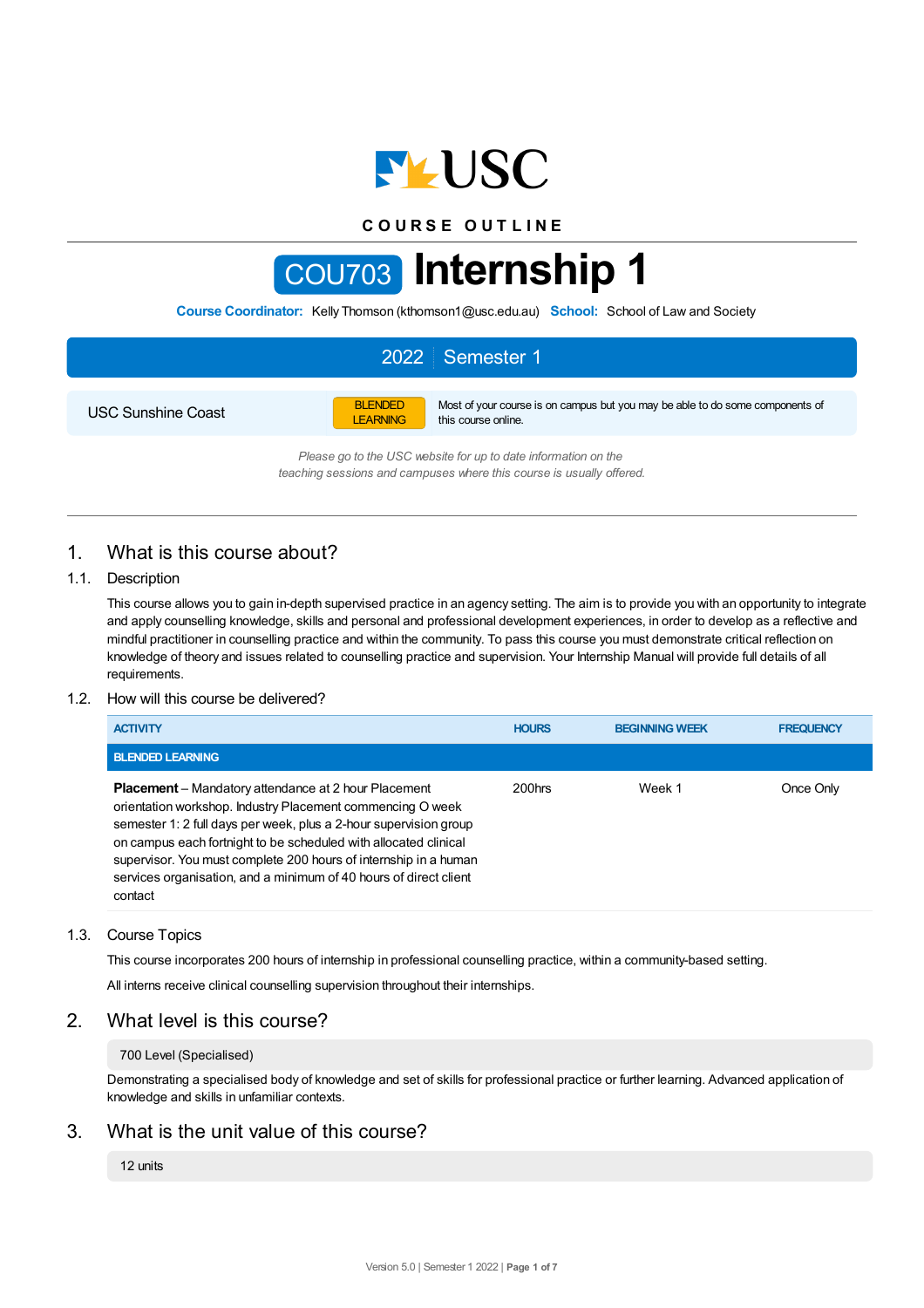# 4. How does this course contribute to my learning?

|                       | <b>COURSE LEARNING OUTCOMES</b>                                                                                                                                                                                                                                                                                                                   | <b>GRADUATE QUALITIES</b>                                                 |  |  |  |  |
|-----------------------|---------------------------------------------------------------------------------------------------------------------------------------------------------------------------------------------------------------------------------------------------------------------------------------------------------------------------------------------------|---------------------------------------------------------------------------|--|--|--|--|
|                       | On successful completion of this course, you should be able to                                                                                                                                                                                                                                                                                    | Completing these tasks<br>successfully will contribute to<br>you becoming |  |  |  |  |
|                       | Demonstrate integration of counselling theory, knowledge and skills in a counselling practice.                                                                                                                                                                                                                                                    | Empowered<br>Engaged                                                      |  |  |  |  |
| $\mathbf{2}^{\prime}$ | Demonstrate critical self-reflection of your own practice, including your values, beliefs and your<br>understanding of ethical responsibilities.                                                                                                                                                                                                  | Creative and critical thinker<br>Ethical                                  |  |  |  |  |
| $\left(3\right)$      | Understand the relevance and importance of ongoing supervision and professional development<br>within counselling practice.                                                                                                                                                                                                                       | Ethical<br>Engaged                                                        |  |  |  |  |
| $\left( 4 \right)$    | Demonstrate relevant skills of assessment and intervention with a particular client group and apply<br>creativity and initiative in in the application of this knowledge to other client groups. Be familiar with<br>the organization, daily functioning, ethical concerns and demands and cultural diversity of a<br>counselling practice.       | Engaged<br>Sustainability-focussed                                        |  |  |  |  |
| (5)                   | Articulate understanding and integration of counselling theory and skills in an agency setting,<br>positive, respectful working relationships with clients, colleagues and community members, valuing<br>of others with an understanding of and sensitivity towards cultural diversity, gender and disability, in<br>a group supervision setting. | Ethical<br>Engaged                                                        |  |  |  |  |
|                       | Am I eligible to enrol in this course?                                                                                                                                                                                                                                                                                                            |                                                                           |  |  |  |  |
|                       | Refer to the USC Glossary of terms for definitions of "pre-requisites, co-requisites and anti-requisites".                                                                                                                                                                                                                                        |                                                                           |  |  |  |  |
|                       | Pre-requisites                                                                                                                                                                                                                                                                                                                                    |                                                                           |  |  |  |  |
|                       | COU701, COU709, COU750 and COU781 and enrolled in Program AR708                                                                                                                                                                                                                                                                                   |                                                                           |  |  |  |  |
|                       | Co-requisites                                                                                                                                                                                                                                                                                                                                     |                                                                           |  |  |  |  |
|                       | <b>COU702</b>                                                                                                                                                                                                                                                                                                                                     |                                                                           |  |  |  |  |

5.3. Anti-requisites

Not applicable

5.4. Specific assumed prior knowledge and skills (where applicable)

Not applicable

# 6. How am Igoing to be assessed?

6.1. Grading Scale

Limited Grading (PNP)

Pass (PU), Fail (UF). All assessment tasks are required to be passed for successful completion of the course.

6.2. Details of early feedback on progress

Timely and detailed feedback is provided for each assessment. Feedback is provided both within text and general comments to build scholarly skills. Students are able to seek feedback through face-to-face discussion with the course coordinator. Tutorials will include extended discussion and review of the assessment task requirements and scope.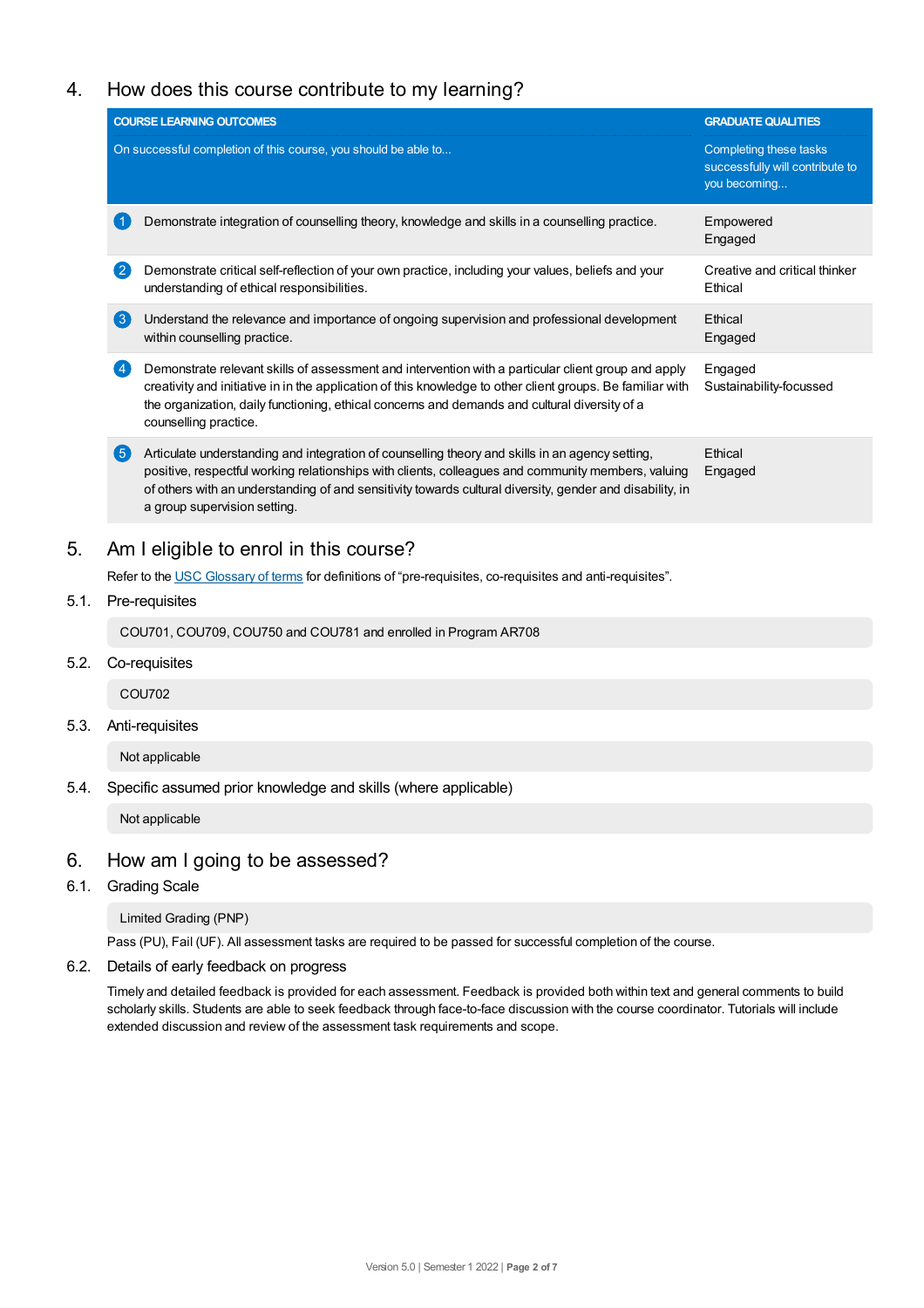## 6.3. Assessment tasks

| <b>DELIVERY</b><br><b>MODE</b> | <b>TASK</b><br>NO. | <b>ASSESSMENT</b><br><b>PRODUCT</b> | <b>INDIVIDUAL</b><br><b>OR GROUP</b> | <b>WHAT IS THE</b><br><b>DURATION /</b><br>LENGTH?                                                                  | <b>WHEN SHOULD I SUBMIT?</b>                    | <b>WHERE SHOULD I</b><br><b>SUBMIT IT?</b> |
|--------------------------------|--------------------|-------------------------------------|--------------------------------------|---------------------------------------------------------------------------------------------------------------------|-------------------------------------------------|--------------------------------------------|
| All                            | 1a                 | Placement<br>performance            | Individual                           | See SONIA<br>for your<br>discipline<br>specific Code<br>of Conduct.                                                 | Refer to Format                                 | In Class                                   |
| All                            | 1 <sub>b</sub>     | <b>Written Piece</b>                | Individual                           | As per<br>Manual<br>template                                                                                        | Refer to Format                                 | Online Submission                          |
| All                            | 2                  | Oral and Written<br>Piece           | Individual                           | 15 minutes                                                                                                          | Throughout teaching period (refer to<br>Format) | In Class                                   |
| All                            | 3                  | <b>Written Piece</b>                | Individual                           | Internship<br>Hours,<br>Reports &<br>Logs $+1 \times 500$<br>word essay<br>and 1000<br>word<br>reflective<br>essay. | Refer to Format                                 | To Supervisor                              |
| All                            | $\overline{4}$     | Report                              | Individual                           | As per<br>Manual<br>template                                                                                        | Week 13                                         | To Supervisor                              |

## **All - Assessment Task 1a:** Code of Conduct

| <b>GOAL:</b>     |     | This task enables you to become familiar with the Counselling WIL Code of Conduct for your discipline and work within its<br>guidelines during a work integrated learning (WIL) experience.                                                                                                   |                                     |  |  |  |  |
|------------------|-----|-----------------------------------------------------------------------------------------------------------------------------------------------------------------------------------------------------------------------------------------------------------------------------------------------|-------------------------------------|--|--|--|--|
| <b>PRODUCT:</b>  |     | Placement performance                                                                                                                                                                                                                                                                         |                                     |  |  |  |  |
| <b>FORMAT:</b>   |     | During your WIL internship you are required to complete 200 hours of work experience. To be eligible to pass, you are<br>required to complete the internship satisfactorily according to the Code of Ethics set out by ACA and PACFA. See<br>Canvas for your Counselling WIL Code of Conduct. |                                     |  |  |  |  |
| <b>CRITERIA:</b> | No. |                                                                                                                                                                                                                                                                                               | <b>Learning Outcome</b><br>assessed |  |  |  |  |
|                  |     | Behaviour that is in accordance with the Counselling WIL Code of Conduct;                                                                                                                                                                                                                     | 26                                  |  |  |  |  |
|                  | 2   | Behaviour that is in accord with the ACA and PACFA codes of ethics;                                                                                                                                                                                                                           | $(2)$ (5)                           |  |  |  |  |
|                  | 3   | Adherence to the Counselling WIL Code of Conduct and the Student Internship/ Placement<br>Agreement;                                                                                                                                                                                          | 26                                  |  |  |  |  |
|                  | 4   | Completion of the required 200 hours                                                                                                                                                                                                                                                          |                                     |  |  |  |  |
|                  |     |                                                                                                                                                                                                                                                                                               |                                     |  |  |  |  |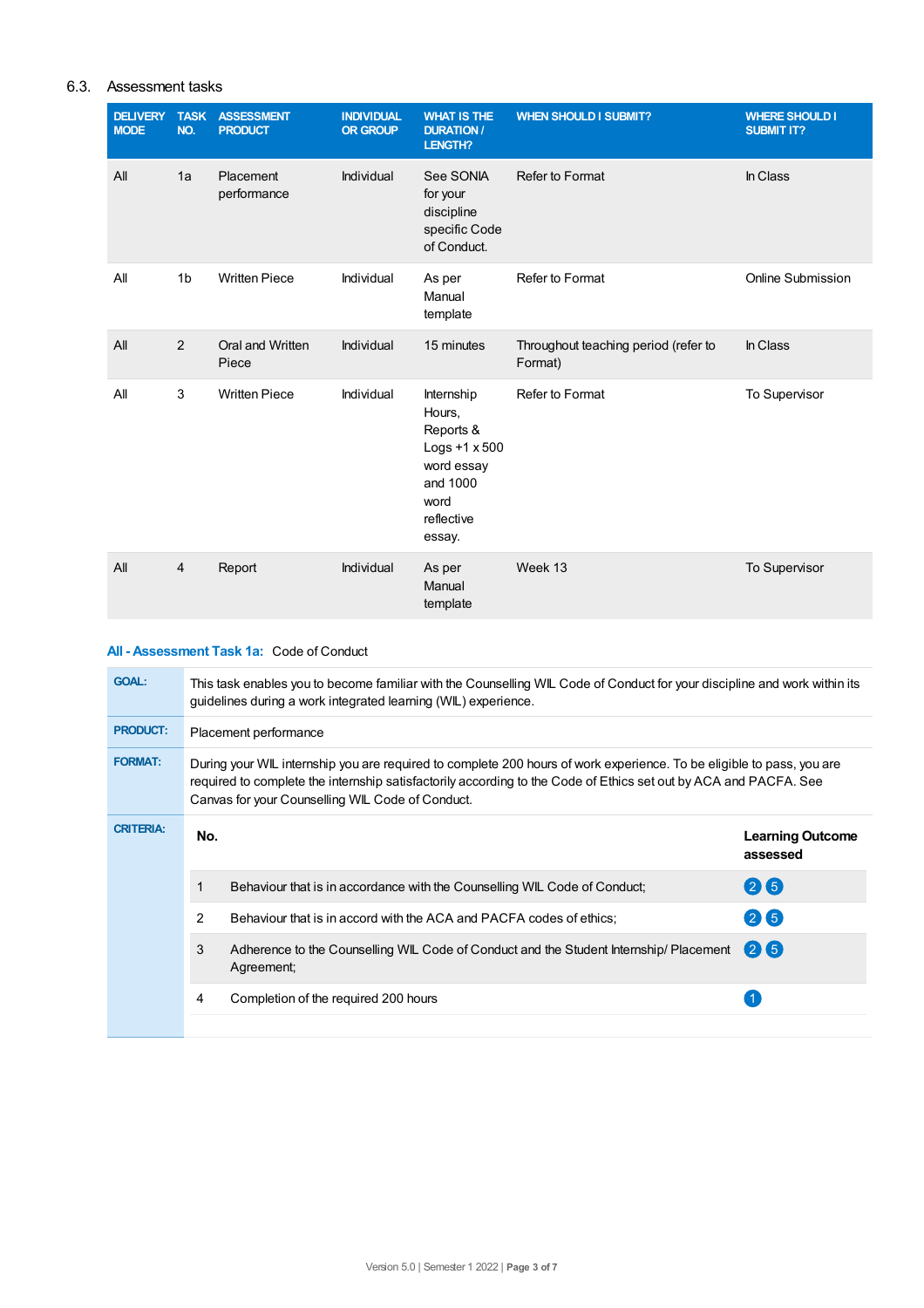**All - Assessment Task 1b:** Learning Agreement, Mid and Final placement

| <b>GOAL:</b>     |                                                                                                                                                                                                                                              | You will develop, articulate, assess and evaluate learning goals in a professional practice setting using counselling theory,<br>skills, knowledge and values. |                                     |  |  |  |  |
|------------------|----------------------------------------------------------------------------------------------------------------------------------------------------------------------------------------------------------------------------------------------|----------------------------------------------------------------------------------------------------------------------------------------------------------------|-------------------------------------|--|--|--|--|
| <b>PRODUCT:</b>  | <b>Written Piece</b>                                                                                                                                                                                                                         |                                                                                                                                                                |                                     |  |  |  |  |
| <b>FORMAT:</b>   | Mid Placement Learning Agreement (submission week 4-6): Identify all options for learning in consultation with your<br>agency supervisor and clinical supervisor. The learning agreement will clearly outline your learning goals and tasks. |                                                                                                                                                                |                                     |  |  |  |  |
|                  |                                                                                                                                                                                                                                              | Final Placement Learning Agreement (submission week 12-14): Review and articulate examples of how learning goals<br>and outcomes have been achieved.           |                                     |  |  |  |  |
| <b>CRITERIA:</b> | No.                                                                                                                                                                                                                                          |                                                                                                                                                                | <b>Learning Outcome</b><br>assessed |  |  |  |  |
|                  | 1                                                                                                                                                                                                                                            | Demonstrated linkage between appropriate counselling theory and knowledge with your<br>tasks while on internship.                                              |                                     |  |  |  |  |
|                  | 2                                                                                                                                                                                                                                            | Articulation of specific learning objectives including counselling theory, theory for practice,<br>skills development and organisational / agency analysis.    |                                     |  |  |  |  |
|                  | 3                                                                                                                                                                                                                                            | Demonstration of a collaborative approach with your Agency Supervisor and Clinical<br>Supervisor regarding the development of the learning agreement.          | <b>(5)</b>                          |  |  |  |  |
|                  | 4                                                                                                                                                                                                                                            | Articulation of evidence required to demonstrate achievements.                                                                                                 | $\lceil 3 \rceil$                   |  |  |  |  |

## **All - Assessment Task 2:** Oral Case Presentation & Written Case Summary

| <b>GOAL:</b>     |     | Demonstration of competency in the use of advanced counselling skills and theory integration, through oral presentation of<br>a case.                                               |                                     |  |  |  |  |
|------------------|-----|-------------------------------------------------------------------------------------------------------------------------------------------------------------------------------------|-------------------------------------|--|--|--|--|
| <b>PRODUCT:</b>  |     | Oral and Written Piece                                                                                                                                                              |                                     |  |  |  |  |
| <b>FORMAT:</b>   |     | You will present a 15 minute case presentation and a 500-word case summary. This will occur within your scheduled<br>clinical supervision sessions, as agreed with your supervisor. |                                     |  |  |  |  |
| <b>CRITERIA:</b> | No. |                                                                                                                                                                                     | <b>Learning Outcome</b><br>assessed |  |  |  |  |
|                  | 1   | Clarity and ability to summarise the case                                                                                                                                           | 24                                  |  |  |  |  |
|                  | 2   | Ability to summarise interventions used;                                                                                                                                            | $\overline{4}$                      |  |  |  |  |
|                  | 3   | Ability to discuss the development of your own learning through the case.                                                                                                           | 234                                 |  |  |  |  |
|                  | 4   | Ability to identify strengths and challenges in your approach to working with this client.                                                                                          | $2$ $\sqrt{4}$                      |  |  |  |  |
|                  |     |                                                                                                                                                                                     |                                     |  |  |  |  |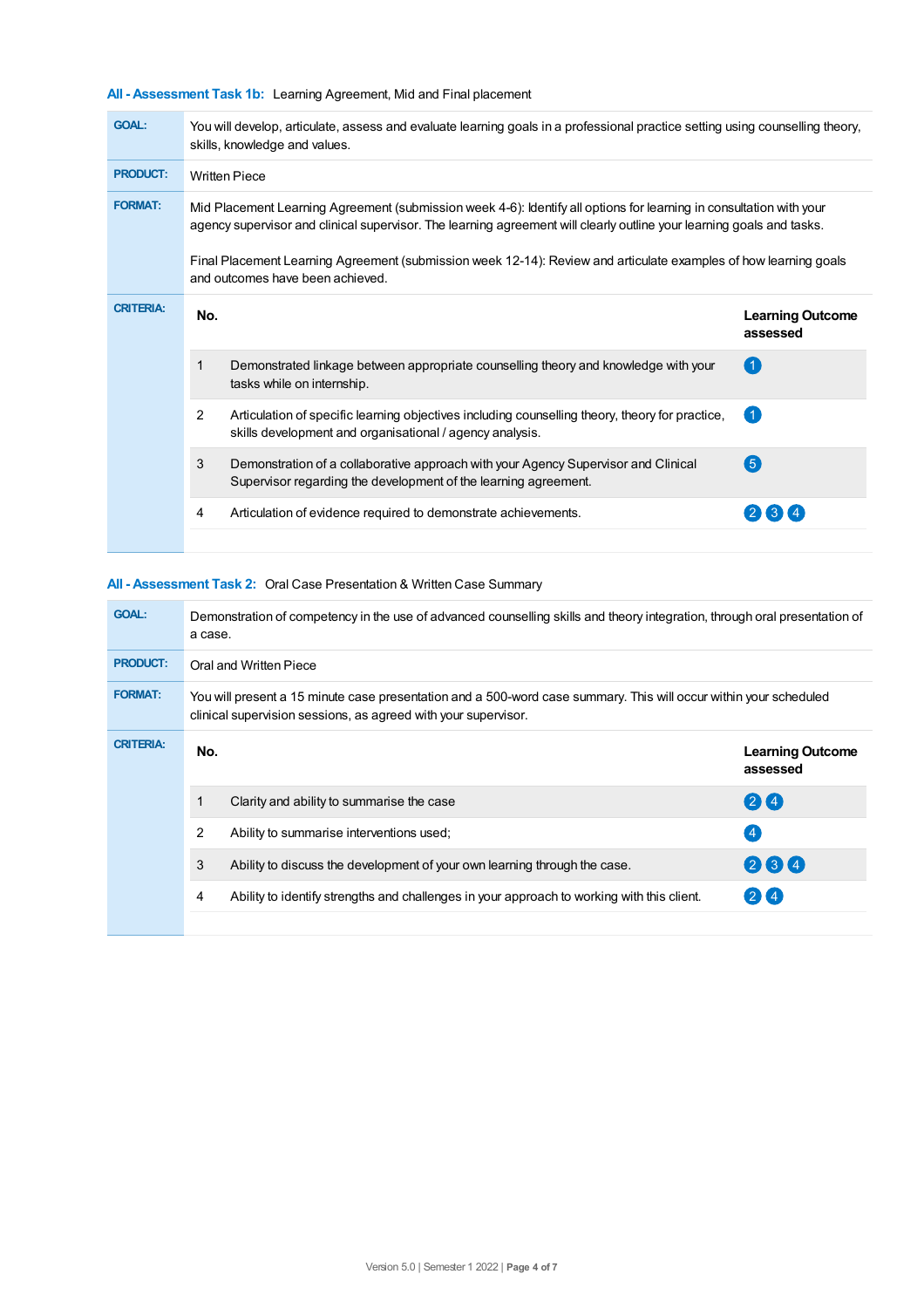**All - Assessment Task 3:** Internship ePortfolio; Logs of placement hours plus 2 x essay

| <b>GOAL:</b>     | You will complete all relevant documentation required in the Internship Manual. You will complete and document a minimum<br>of 200 hours of internship, including a minimum of 40 hours of direct client contact, 14 clinical supervision.<br>Submission of 2 x written essays.                                                                                                                                                                                                                                                                                                                                                                                                                                  |                                                                                                                                   |                                     |  |  |  |  |
|------------------|------------------------------------------------------------------------------------------------------------------------------------------------------------------------------------------------------------------------------------------------------------------------------------------------------------------------------------------------------------------------------------------------------------------------------------------------------------------------------------------------------------------------------------------------------------------------------------------------------------------------------------------------------------------------------------------------------------------|-----------------------------------------------------------------------------------------------------------------------------------|-------------------------------------|--|--|--|--|
| <b>PRODUCT:</b>  | <b>Written Piece</b>                                                                                                                                                                                                                                                                                                                                                                                                                                                                                                                                                                                                                                                                                             |                                                                                                                                   |                                     |  |  |  |  |
| <b>FORMAT:</b>   | Activity logs detailing completed agency, direct client and supervision hours will be entered via SONIA (Submission by<br>week 13) for approval by agency contact and allocated clinical supervisor.<br>You will also complete:<br>1 x 500 word essay (Submission week 8)-How the agency responds to the needs of clients. How the agency response<br>fits with your conceptualisation of counselling.<br>1 x 1000 word reflective essay (Submission week 12)-Your personal experience of internship along with your<br>understanding of how counselling can meet national, communal and individual needs for emotional stability and wellbeing.<br>Complete all relevant documentation (See Internship manual). |                                                                                                                                   |                                     |  |  |  |  |
| <b>CRITERIA:</b> | No.                                                                                                                                                                                                                                                                                                                                                                                                                                                                                                                                                                                                                                                                                                              |                                                                                                                                   | <b>Learning Outcome</b><br>assessed |  |  |  |  |
|                  | 1                                                                                                                                                                                                                                                                                                                                                                                                                                                                                                                                                                                                                                                                                                                | Completion of 200 hours of internship professional clinical practice, including a minimum<br>of 40 hours of direct client contact | 46                                  |  |  |  |  |
|                  | 2                                                                                                                                                                                                                                                                                                                                                                                                                                                                                                                                                                                                                                                                                                                | Clear concise case reports including case conceptualisation, therapeutic interventions,<br>progress and closure                   | 245                                 |  |  |  |  |
|                  | 3                                                                                                                                                                                                                                                                                                                                                                                                                                                                                                                                                                                                                                                                                                                | Completion of all internship documentation and supervision logs                                                                   | 113                                 |  |  |  |  |
|                  |                                                                                                                                                                                                                                                                                                                                                                                                                                                                                                                                                                                                                                                                                                                  |                                                                                                                                   |                                     |  |  |  |  |

## **All - Assessment Task 4:** Internship Assessment Report

| <b>GOAL:</b>     | To successfully complete the Internship by demonstrating a professional understanding and application of counselling<br>theories, skills, knowledge, and values. |                                                                                                                                                                                                                                                                                        |                                     |  |  |  |  |  |
|------------------|------------------------------------------------------------------------------------------------------------------------------------------------------------------|----------------------------------------------------------------------------------------------------------------------------------------------------------------------------------------------------------------------------------------------------------------------------------------|-------------------------------------|--|--|--|--|--|
| <b>PRODUCT:</b>  | Report                                                                                                                                                           |                                                                                                                                                                                                                                                                                        |                                     |  |  |  |  |  |
| <b>FORMAT:</b>   |                                                                                                                                                                  | The Internship Assessment Report is to be completed by the Agency Supervisor in collaboration with the student for each<br>respective internship site and respective semester period. The student and Agency Supervisor will complete a C =<br>Competent; NYC=Not Yet Competent scale. |                                     |  |  |  |  |  |
| <b>CRITERIA:</b> | No.                                                                                                                                                              |                                                                                                                                                                                                                                                                                        | <b>Learning Outcome</b><br>assessed |  |  |  |  |  |
|                  | 1                                                                                                                                                                | Demonstrated capacity to draw from counselling theory;                                                                                                                                                                                                                                 | 46                                  |  |  |  |  |  |
|                  | 2                                                                                                                                                                | Demonstrated understanding of, and capacity to work within, the organisational context;                                                                                                                                                                                                | 6                                   |  |  |  |  |  |
|                  | 3                                                                                                                                                                | Working collaboratively with Agency/Clinical Supervisor, organisational team members<br>and the counselling Field Education Officer.                                                                                                                                                   | 36                                  |  |  |  |  |  |
|                  | 4                                                                                                                                                                | Demonstrated counselling clinical practice skills                                                                                                                                                                                                                                      | 246                                 |  |  |  |  |  |
|                  | 5                                                                                                                                                                | Professional practice, work management and administration skills                                                                                                                                                                                                                       | 06                                  |  |  |  |  |  |
|                  | 6                                                                                                                                                                | Evidence Counselling Values in client engagement;                                                                                                                                                                                                                                      | 245                                 |  |  |  |  |  |
|                  | $\overline{7}$                                                                                                                                                   | Actively participate in reflective practice                                                                                                                                                                                                                                            | $\overline{2}$                      |  |  |  |  |  |
|                  |                                                                                                                                                                  |                                                                                                                                                                                                                                                                                        |                                     |  |  |  |  |  |

# 7. Directed study hours

A 12-unit course will have total of 150 learning hours which will include directed study hours (including online if required), self-directed learning and completion of assessable tasks. Directed study hours may vary by location. Student workload is calculated at 12.5 learning hours per one unit.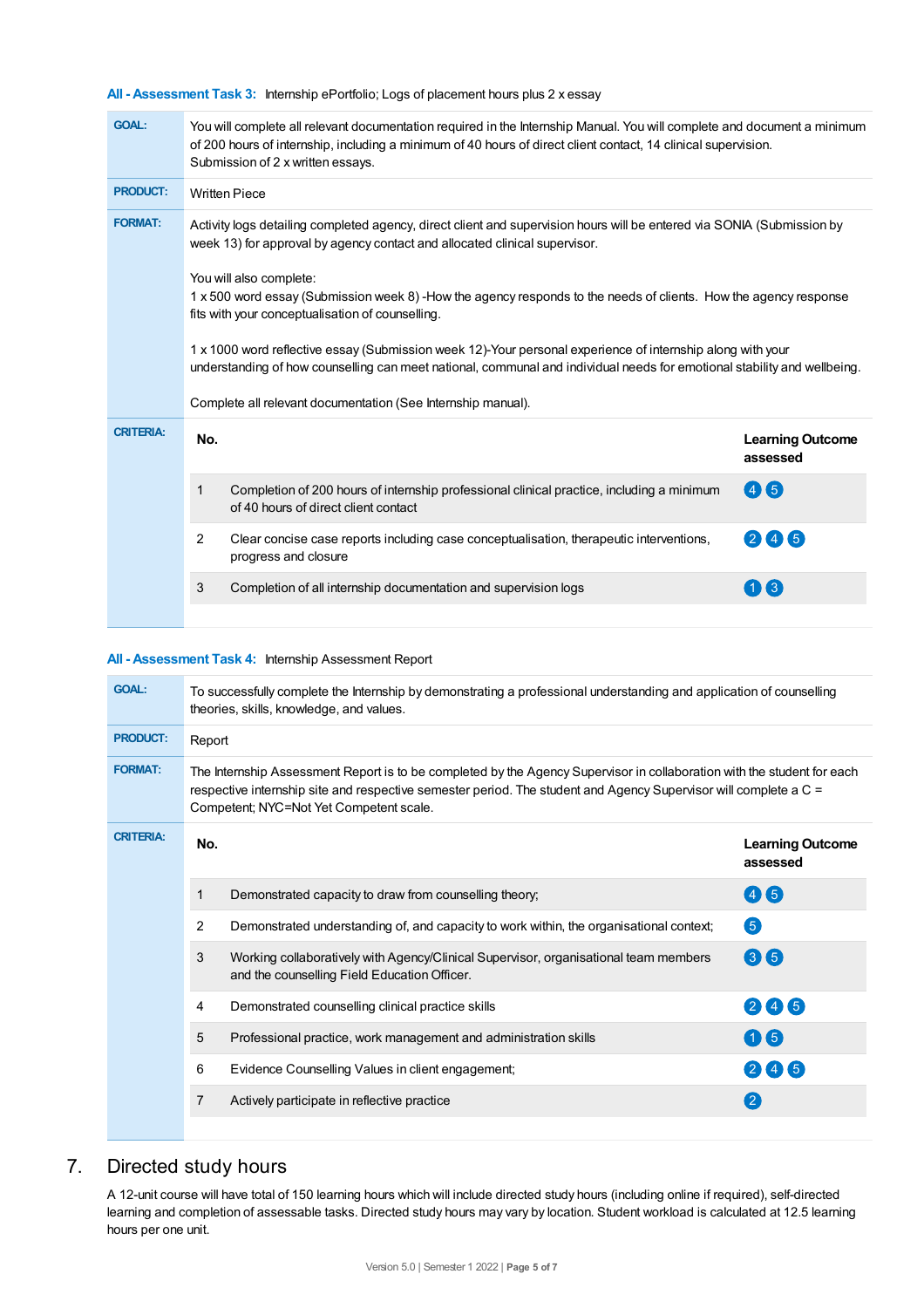# 8. What resources do I need to undertake this course?

Please note: Course information, including specific information of recommended readings, learning activities, resources, weekly readings, etc. are available on the course Canvas site– Please log in as soon as possible.

## 8.1. Prescribed text(s) or course reader

Please note that you need to have regular access to the resource(s) listed below. Resources may be required or recommended.

| <b>REQUIRED? AUTHOR</b> |                                        | YEAR TITLE                     | <b>EDITION</b> | <b>PUBLISHER</b> |
|-------------------------|----------------------------------------|--------------------------------|----------------|------------------|
| Required                | H. Frederick<br>Sweitzer, Mary A. King | 2013 The Successful Internship | fourth         | Cengage Learning |

## 8.2. Specific requirements

Nil

# 9. How are risks managed in this course?

Health and safety risks for this course have been assessed as low. It is your responsibility to review course material, search online, discuss with lecturers and peers and understand the health and safety risks associated with your specific course of study and to familiarise yourself with the University's general health and safety principles by reviewing the online [induction](https://online.usc.edu.au/webapps/blackboard/content/listContentEditable.jsp?content_id=_632657_1&course_id=_14432_1) training for students, and following the instructions of the University staff.

# 10. What administrative information is relevant to this course?

## 10.1. Assessment: Academic Integrity

Academic integrity is the ethical standard of university participation. It ensures that students graduate as a result of proving they are competent in their discipline. This is integral in maintaining the value of academic qualifications. Each industry has expectations and standards of the skills and knowledge within that discipline and these are reflected in assessment.

Academic integrity means that you do not engage in any activity that is considered to be academic fraud; including plagiarism, collusion or outsourcing any part of any assessment item to any other person. You are expected to be honest and ethical by completing all work yourself and indicating in your work which ideas and information were developed by you and which were taken from others. You cannot provide your assessment work to others.You are also expected to provide evidence of wide and critical reading, usually by using appropriate academic references.

In order to minimise incidents of academic fraud, this course may require that some of its assessment tasks, when submitted to Canvas, are electronically checked through Turnitin. This software allows for text comparisons to be made between your submitted assessment item and all other work to which Turnitin has access.

## 10.2. Assessment: Additional Requirements

Limited Graded Course:

This course will be graded as Pass in a Limited Grade Course (PU) or Fail in a Limited Grade Course (UF) as per clause 4.1.3 and 4.1.4 of the Grades and Grade Point Average (GPA) - Institutional Operating Policy of the USC.

In a course eligible to use Limited Grades, all assessment items in that course are marked on a Pass/Fail basis and all assessment tasks are required to be passed for a student to successfully complete the course. Supplementary assessment is not available in courses using Limited Grades.

## 10.3. Assessment: Submission penalties

You must contact your Course Coordinator and provide the required documentation if you require an extension or alternate assessment.

10.4. SafeUSC

USC is committed to a culture of respect and providing a safe and supportive environment for all members of our community. For immediate assistance on campus contact SafeUSC by phone: 07 [5430](tel:07%205430%201168) 1168 or using the [SafeZone](https://www.safezoneapp.com) app. For general enquires contact the SafeUSC team by phone 07 [5456](tel:07%205456%203864) 3864 or email [safe@usc.edu.au](mailto:safe@usc.edu.au).

The SafeUSC Specialist Service is a Student Wellbeing service that provides free and confidential support to students who may have experienced or observed behaviour that could cause fear, offence or trauma. To contact the service call 07 [5430](tel:07%205430%201226) 1226 or email [studentwellbeing@usc.edu.au](mailto:studentwellbeing@usc.edu.au).

#### 10.5. Study help

For help with course-specific advice, for example what information to include in your assessment, you should first contact your tutor, then your course coordinator, if needed.

If you require additional assistance, the Learning Advisers are trained professionals who are ready to help you develop a wide range of academic skills. Visit the Learning [Advisers](https://www.usc.edu.au/current-students/student-support/academic-and-study-support/learning-advisers) web page for more information, or contact Student Central for further assistance: +61 7 5430 2890 or [studentcentral@usc.edu.au](mailto:studentcentral@usc.edu.au).